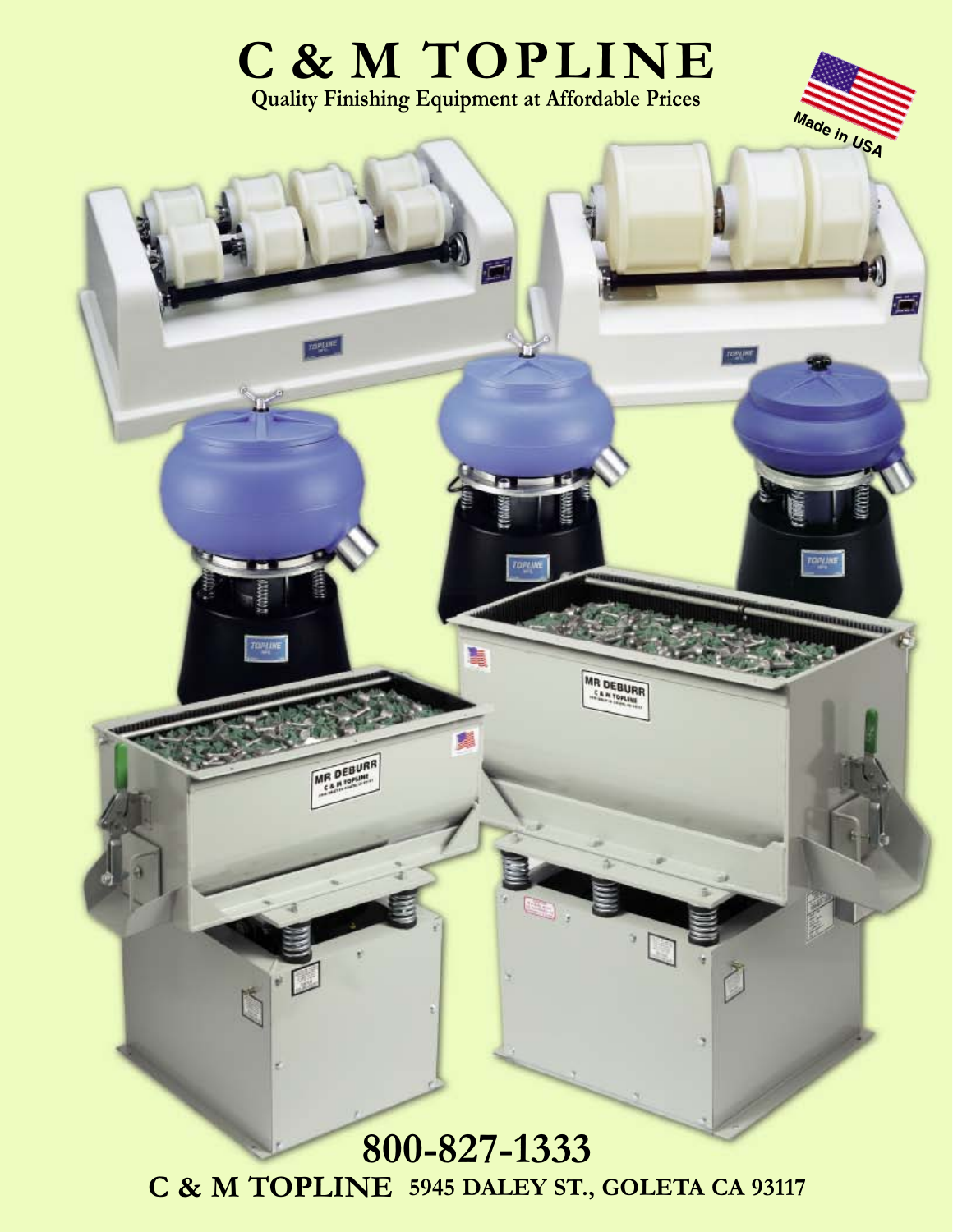## **C & M TOPLINE VIBRATORY FINISHING EQUIPMENT**

Thank you for inquiring about our Vibratory Finishing Equipment. We have been manufacturing quality Vibratory Finishing machines since 1972. We make a full line of equipment ranging from a 6.5 cubic foot rectangular deburring machine to a 22 ounce tumbling barrel. In addition, C & M TOPLINE produces Bar Rotary Tumbler Bases with various sizes of Rotary Tumbling Barrels. All of our equipment is manufactured in the USA and carries a one-year warranty.

### **GENERAL INFORMATION ABOUT DEBURRING**

**MEDIA:** There are numerous types of media. However for deburring, most shops use just two types of media; plastic and ceramic. Both come in many different shapes and sizes as well as many levels of formulation or aggressiveness. In selecting media you need to figure out the shape and size as well as how aggressive the media needs to be. For shape and size you would want to pick a media that will get into the smallest places of your parts but not get lodged. Plastic media is usually used for deburring aluminum. Ceramic media is used for steel and stainless steel. Larger media will tend to be more aggressive than small media given it is the same composition. Smaller media will generally give your part a better finish. Big media will give faster burr removal and longer media life. The main objective is that you do not select media that will become lodged in your part. Please refer to the attached brochure on media.

**FLUID SYSTEM & COMPOUND:** During the deburring process, water and compound are circulated through the machine. The compound is a cleaner with different additives depending on the type of material you are deburring (i.e., aluminum, steel, stainless steel, brass, copper, zinc, etc). The compound lubricates and cleans the media as well as the parts. This is an important part of the process. You should select a compound that is designed for the material you are deburring, polishing or cleaning. Please refer to the attached brochure on compounds.

**RUN TIMES:** For most aluminum parts to get an edge break it will take about 30 minutes of run time. To achieve a uniform look to your aluminum part the common run time will be from 45 minutes to 1-1/2 hours. For steel parts with ceramic media the run times may be longer depending on how much deburring needs to be done 45 minutes to 2 hours is common. Stainless steel run time can be as long as 3 or 4 hours due to the hardness of the steel. Run times will be shorter in a bigger machine because there is more weight on the part as it goes to the bottom of the tank. In addition, the bigger machines tend to be more aggressive.

Please call us with any of your deburring questions.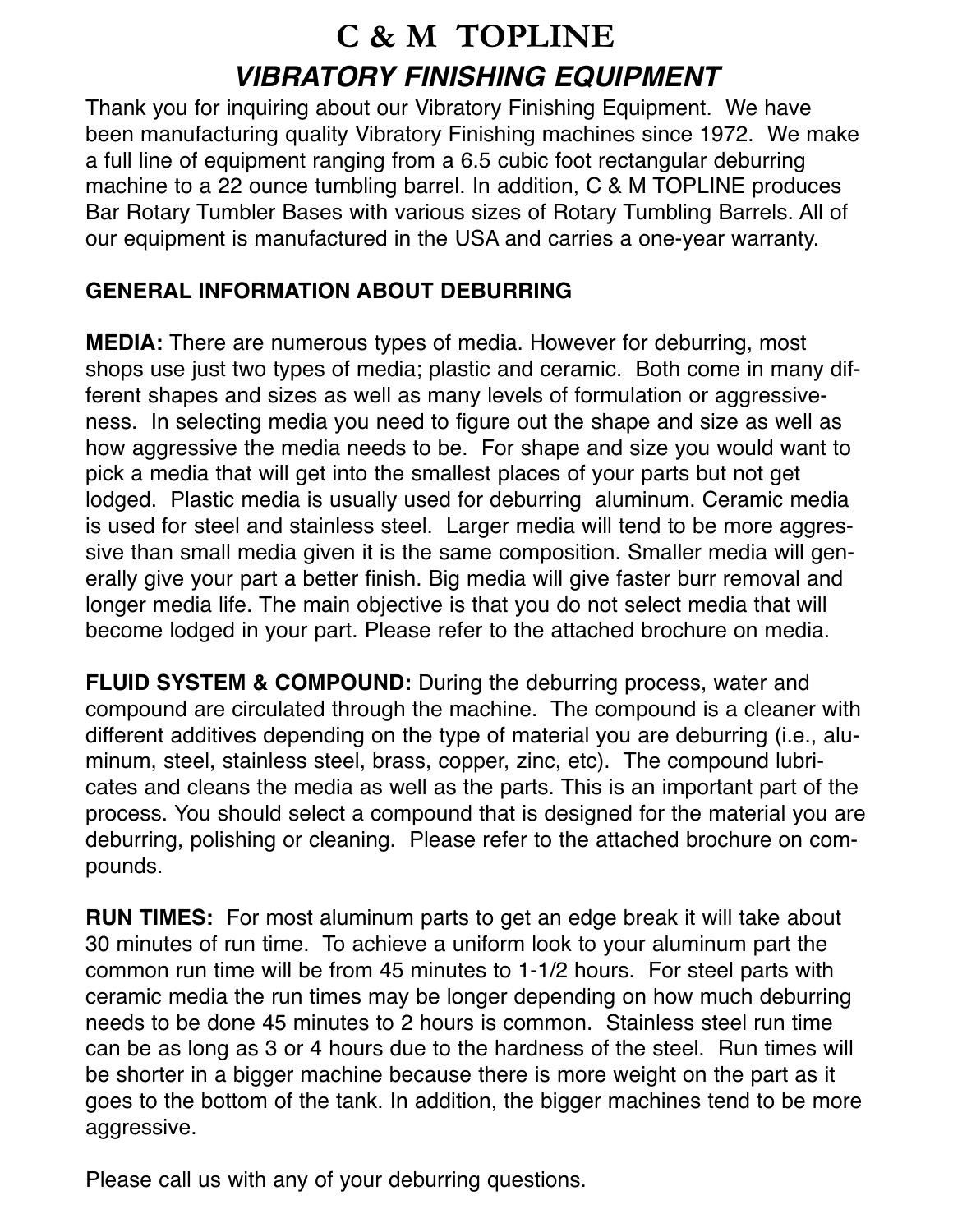# **3 & 6.5 CUBIC FOOT RECTANGLE VIBRATORY FINISHING MACHINES**





#### **MODEL 300DB**

- INSIDE TANK DIMENSIONS: Length 31", Depth 13", Width 13-1/2"
- MOTOR: 1HP, Single Phase, 110 Volts,
- 12.2 F.L.A. or 220 Volts, 6.2 F.L.A
- SHIPPING WEIGHT: 400 Lbs

#### **BOTH MACHINES INCLUDE:**

- 5" round discharge door, with discharge trough
- Heavy gauge steel construction coated with rust-preventive enamel paint
- Sound reduction cover & anchor bolts
- Polyurethane liner made from the finest quality material available and oven cured
- Complete fluid circulation system including pump, fluid container, all necessary hoses and fittings
- Dividers are available for both machines

#### **MODEL 600DB**

- INSIDE TANK DIMENSIONS: Length 35", Depth 18-3/4", Width 18"
- MOTOR: 3-HP, Three Phase, 230 Volts, 8.8 F.L.A. or 440 Volts, 4.4 F.L.A.
- SHIPPING WEIGHT: 740 Lbs

**BOTH MACHINES ARE AVAILABLE IN SINGLE OR THREE PHASE AND 220V, 50 HZ**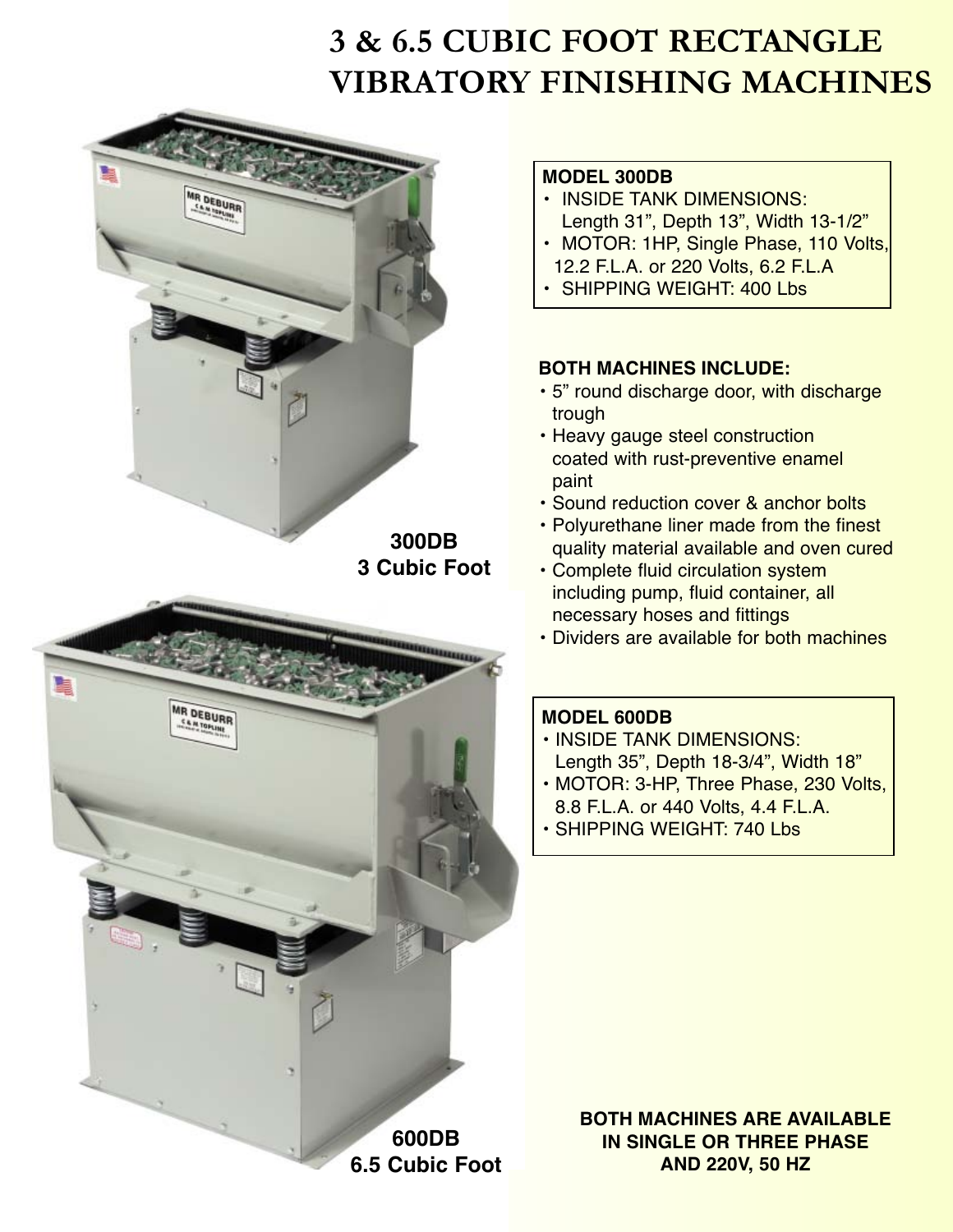# **BENCH TOP VIBRATORY BOWLS**



**TLV 25 .25 Cubic Foot**



- 2" DUMP CHUTE WITH POLYURETHANE EXPANSION PLUG AND BOWL DRAIN
- HEAVY-DUTY POLYMER BOWL
- ADJUSTABLE AMPLITUDE
- SOUND COVER
- WORKING CAPACITY: 1/4 CU.FT. (8 QT)
- MOTOR: 1/4 HP, 115V, 60 HZ
- WEIGHT: 40 LBS
- OVERALL HEIGHT: 19-1/2"



**TLV 50 .50 Cubic Foot**

- 3" DUMP CHUTE WITH POLYURETHANE EXPANSION PLUG AND BOWL DRAIN
- HEAVY-DUTY POLYMER BOWL
- ADJUSTABLE AMPLITUDE
- SOUND COVER
- WORKING CAPACITY: 3/4 CU. FT. (24 QT)
- MOTOR: 1/2 HP, 115V, 60 HZ
- WEIGHT: 70 LBS
- OVERALL HEIGHT: 29"



**7"**

**19-1/2"**

**TLV 75 .75 Cubic Foot**

- **14-1/2" 4" 6-12**
- 2-1/2" DUMP CHUTE WITH POLYURETHANE EXPANSION PLUG AND BOWL DRAIN
- HEAVY-DUTY POLYMER BOWL
- ADJUSTABLE AMPLITUDE
- SOUND COVER
- WORKING CAPACITY: 1/2 CU.FT. (16 QT)
- MOTOR: 1/2 HP, 115V, 60 HZ
- WEIGHT: 60 LBS
- OVERALL HEIGHT: 26-1/2"

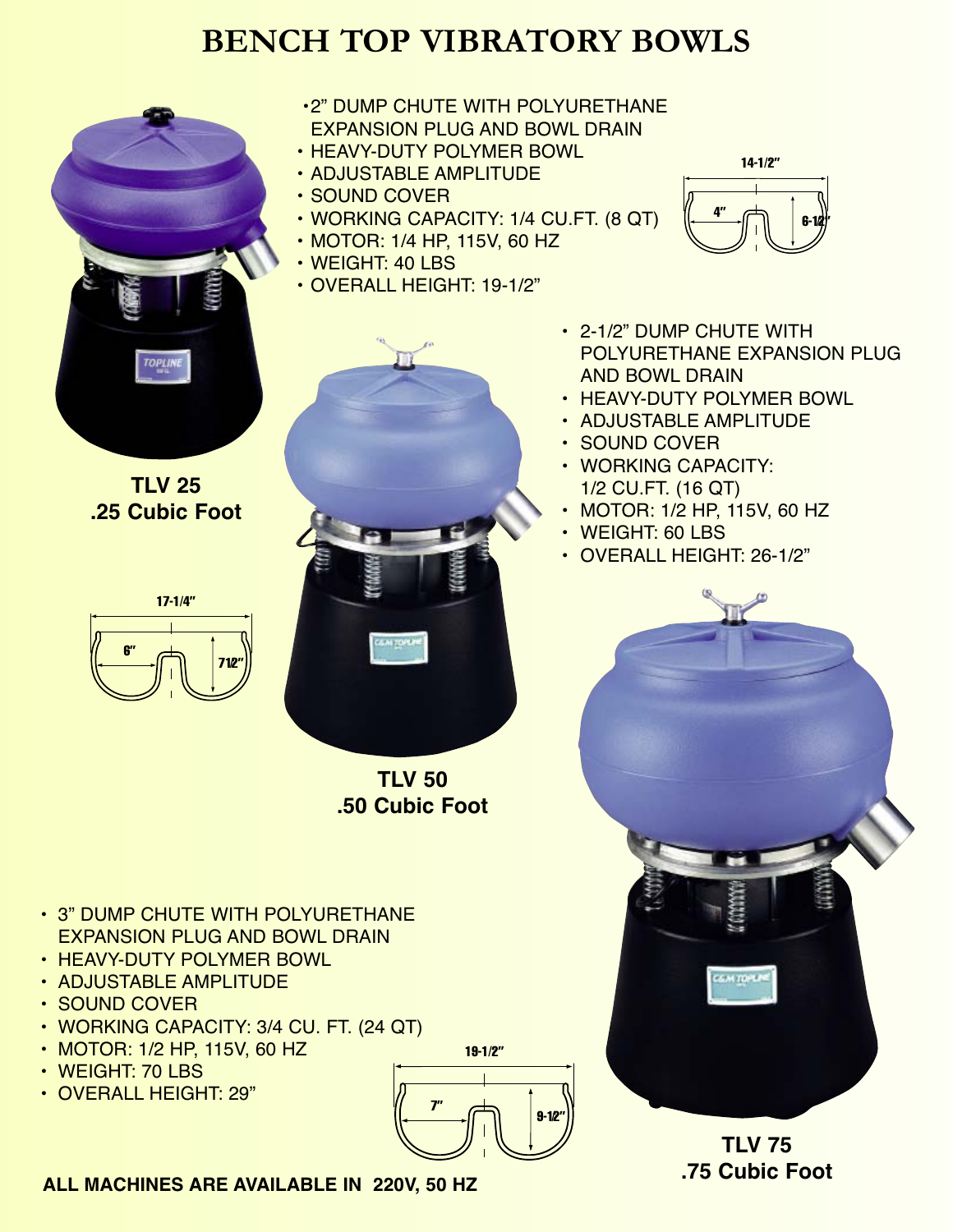#### **STAND WITH TIMER AND FLUID SYSTEM FOR TLV-75, -50 OR -25 (Shown below with TLV-75) Each piece available separately or as complete unit.**

#### **V-100 Stand**

Heavy Duty, rotational molded polyethylene with rubber pads on the bottom

#### **V-102 Fluid System**

Seven gallon pail, "Little Giant" pump, pump bracket flow valve, all necessary fittings and hoses

#### **V-104 Timer**

Stand or wall mounted six hour timer with separate switch for pump housed in a powder coated steel case with 7' cord. May be used with our 300DB as well as TLV 75, 50, 25

#### **V-105**

All the above items sold as a complete unit. (TLV-75 sold separately.)



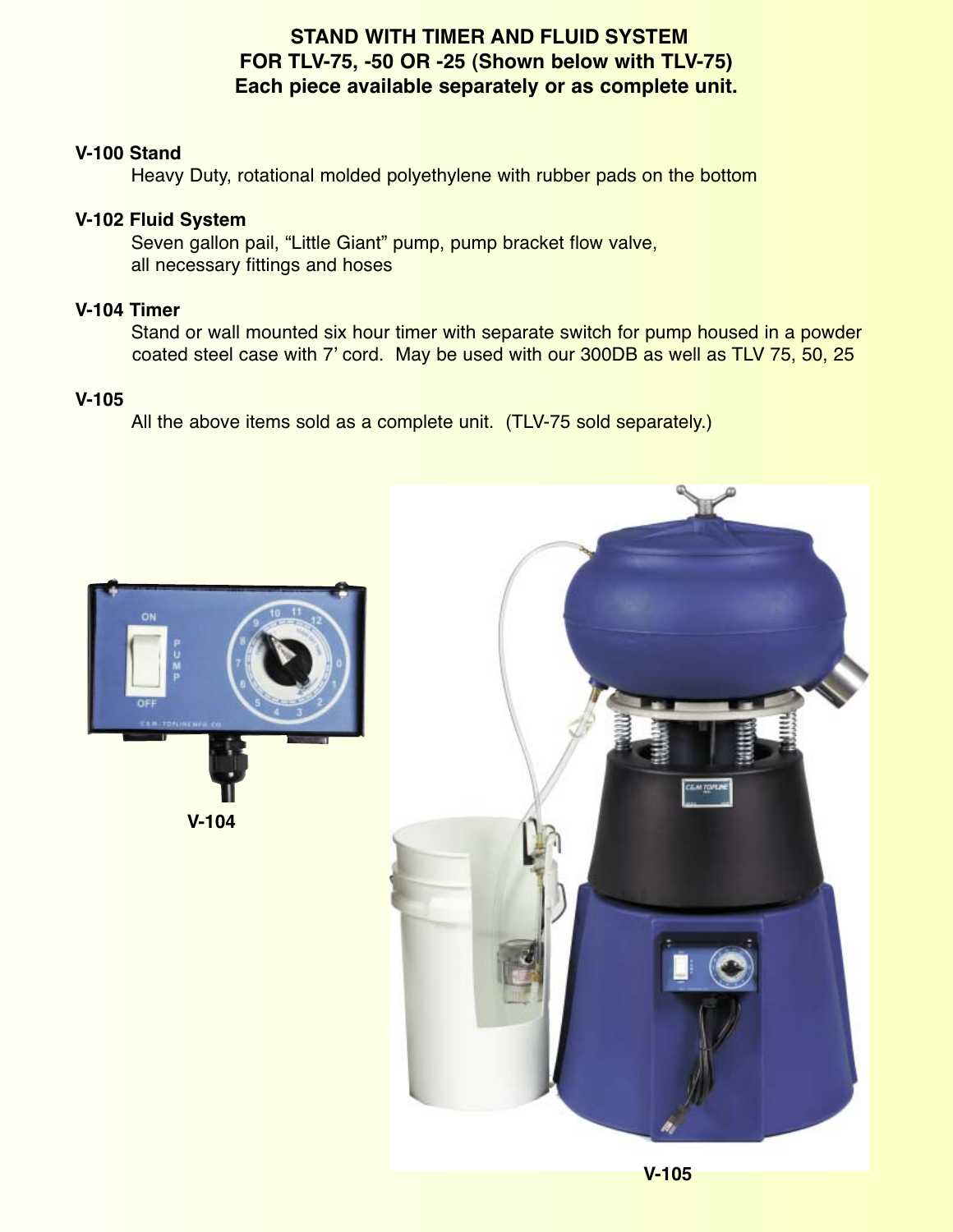## **C & M TOPLINE ROTARY TUMBLER BASES**

### **• REINFORCED FIBERGLASS BASE**

- **PRECISION GROUND URETHANE BARS • AVAILABLE IN 2 SPEED OR**
- **VARIABLE SPEED**
- **115 VOLTS 60HZ**

### **2 BAR MINI MAX**

Bar Length: 9-1/4" Bar Distance: 4-1/2"

Dimensions: 23"L x 16"W x 13"H Electrical: 1/3HP, 115V, 60HZ RPM 1725/1140

Shipping Weight: 60LBS





#### **3 BAR** Dimen: 36"L x 19"W x 13-1/2"H Bar Length: 24" Bar Distance: 3-1/2"<br>Electrical: 1/3HP. 1/3HP, 115V, 60HZ RPM 1725/1140 Shipping Weight: 70LBS

**2 BAR** Dimen: 36"L x 19"W x 13-1/2"H Bar Length: 24" Bar Distance: 7-1/2" Electrical: 1/3HP, 115V, 60HZ RPM 1725/1140 Shipping Weight: 70LBS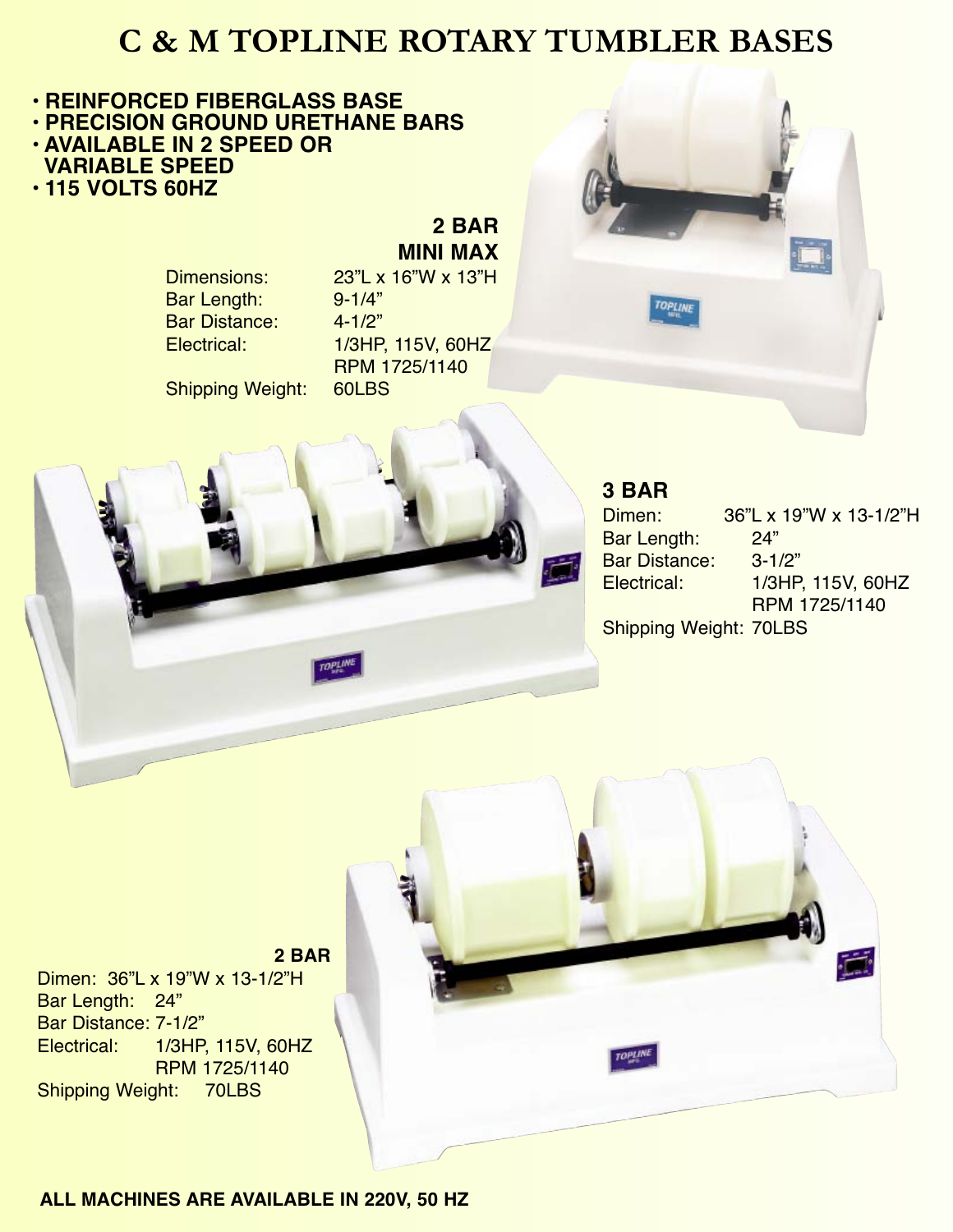## **C & M TOPLINE ROTARY TUMBLER BARRELS**



| <b>DIMENSIONS (dia x ht)</b>     | $TL-1$<br>5" X 4-1/2" | $TL-2$<br>8-1/4" X 5-1/2" | $TL-3$<br>$10-1/2$ " X 7" | $TL-4$<br>10-3/4" X 10-1/2" | $TL-6$<br>$16"$ X $15"$ |
|----------------------------------|-----------------------|---------------------------|---------------------------|-----------------------------|-------------------------|
| <b>BARREL OPENING</b>            | 3"                    | 4"                        | 4"                        | 4"                          | $7 - 1/4"$              |
| <b>TOTAL CAPACITY</b>            | <b>22 FL OZ</b>       | <b>3.5 QTS</b>            | <b>1.3 GALS</b>           | <b>2.5 GALS</b>             | 8 GALS                  |
| <b>RPM'S (LOW/HIGH)</b>          | 90/127                | 52/80                     | 40/56                     | 38/53                       | 25/40                   |
| <b>SHIPPING WEIGHT</b>           | 2 LBS                 | 3 LBS                     | 4 LBS                     | 5 LBS                       | <b>10 LBS</b>           |
| <b>MAX BARRELS THAT FIT:</b>     |                       |                           |                           |                             |                         |
| $2-BAR$                          | 0                     | 4                         | 3                         | $\overline{2}$              |                         |
| 3-BAR                            | 8                     | $\bf{0}$                  | $\bf{0}$                  | $\bf{0}$                    | $\bf{0}$                |
| <b>MINI-MAX</b>                  | $\overline{2}$        | $\overline{2}$            |                           |                             | $\bf{0}$                |
| <b>CERAMIC MEDIA TO FILL 1LB</b> |                       | 5LB                       | 10 <sub>LB</sub>          | 20LB                        | <b>65LB</b>             |